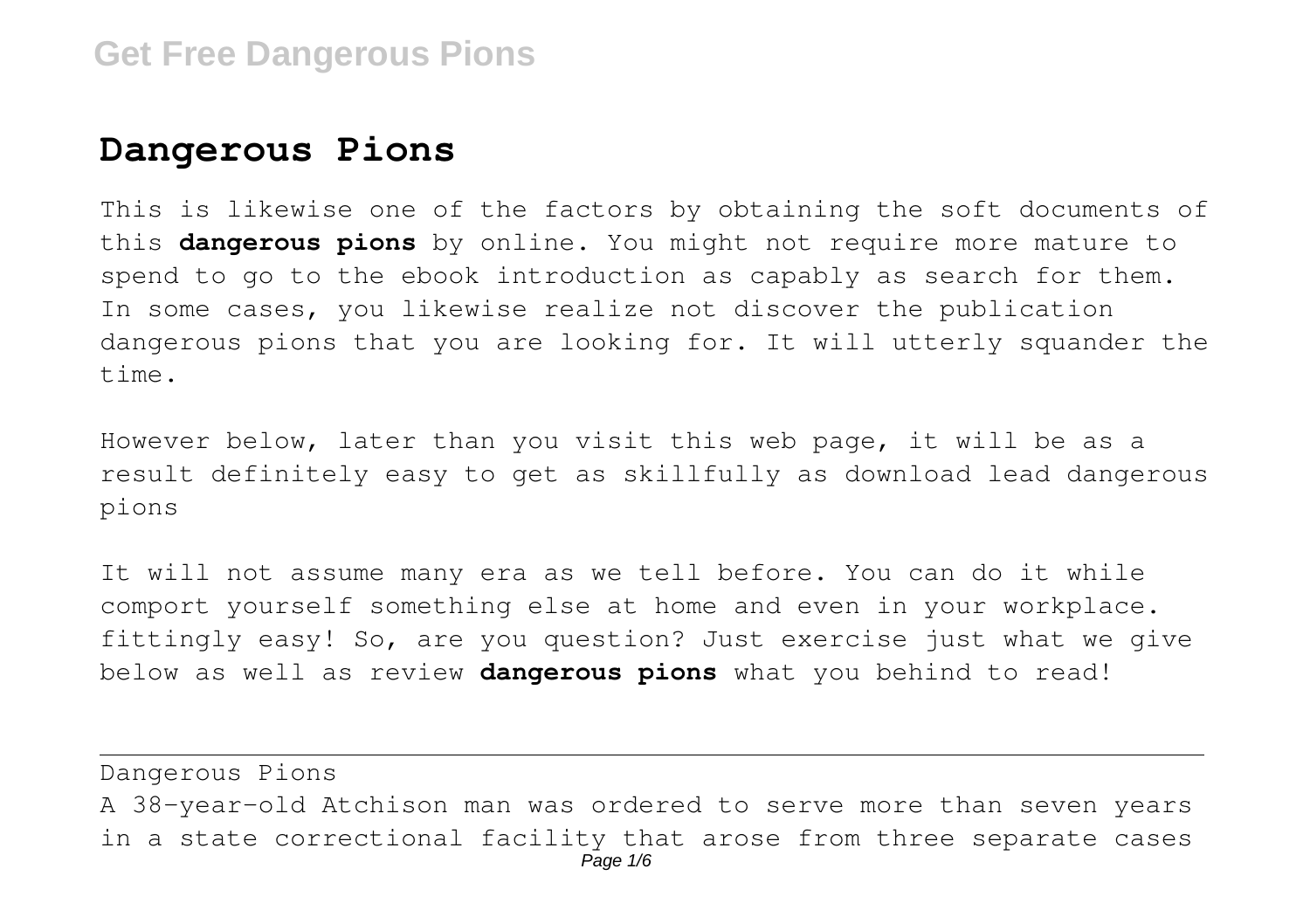related to crimes that occurred in 2019.

Dangerous 2019 crime spree results in prison time Britain's longest serving prisoner has vowed to kill again if he's let out of solitary confinement. In a letter to his nephew, serial killer Robert Maudsley revealed he is now happy and content in ...

UK's Most Dangerous Prisoner Warns He'll Kill Again If He's Let Out Of Solitary Confinement

A man has been charged with causing serious injury by dangerous driving after a police community support officer was knocked off her bicycle. PCSO Rita Purkayastha is still in hospital six months ...

Man charged with dangerous driving after PCSO seriously hurt in crash Severe staffing shortages at businesses have been common throughout the pandemic, but the stakes are much higher at correctional facilities, some which house society's most dangerous criminals.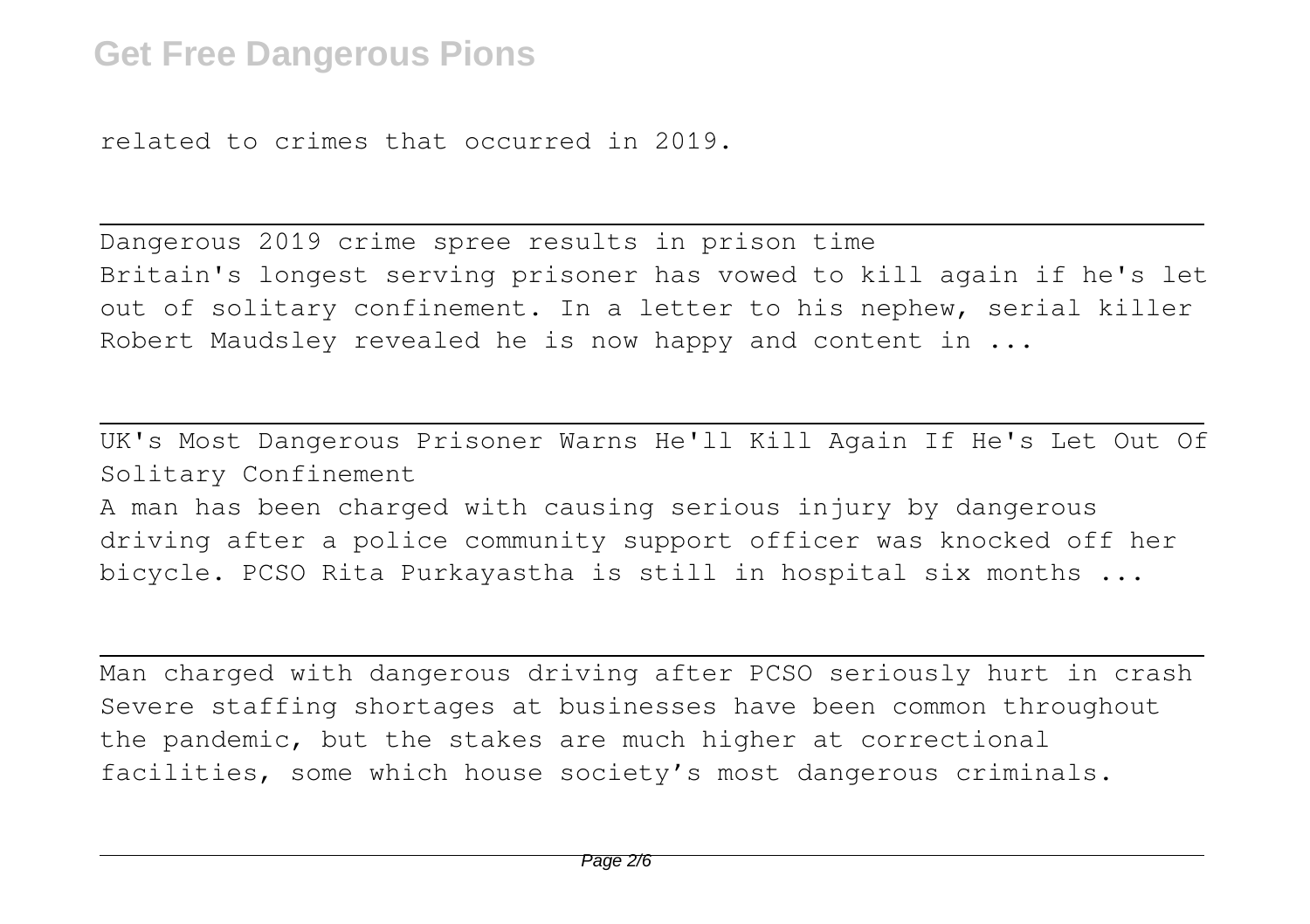Column: Prison guards complain of dangerous work conditions from shortstaffed correctional facilities Everywhere you turn, workers are in great demand. From restaurants and retail stores to manufacturing plants and hospitals, employers need more staff to make sure their operations run safely ...

Staffing at state prisons is creating dangerous conditions A Joplin man was sentenced to eight years in prison this week when he pleaded guilty to possessing a syringe loaded with 40 milliliters of the highly potent and dangerous ...

Joplin man draws prison term for trafficking in carfentanil There's a new drug beginning to spread rapidly through the street drug supply of the U.S.: Xylazine, an animal tranquilizer.

Xylazine, a Dangerous Veterinary Tranquilizer, Is Showing Us the Future of the Overdose Crisis Steven Ray Hessler "derived great pleasure from his unnecessarily brutal methods of terrorizing and sexually torturing his victims," Page 3/6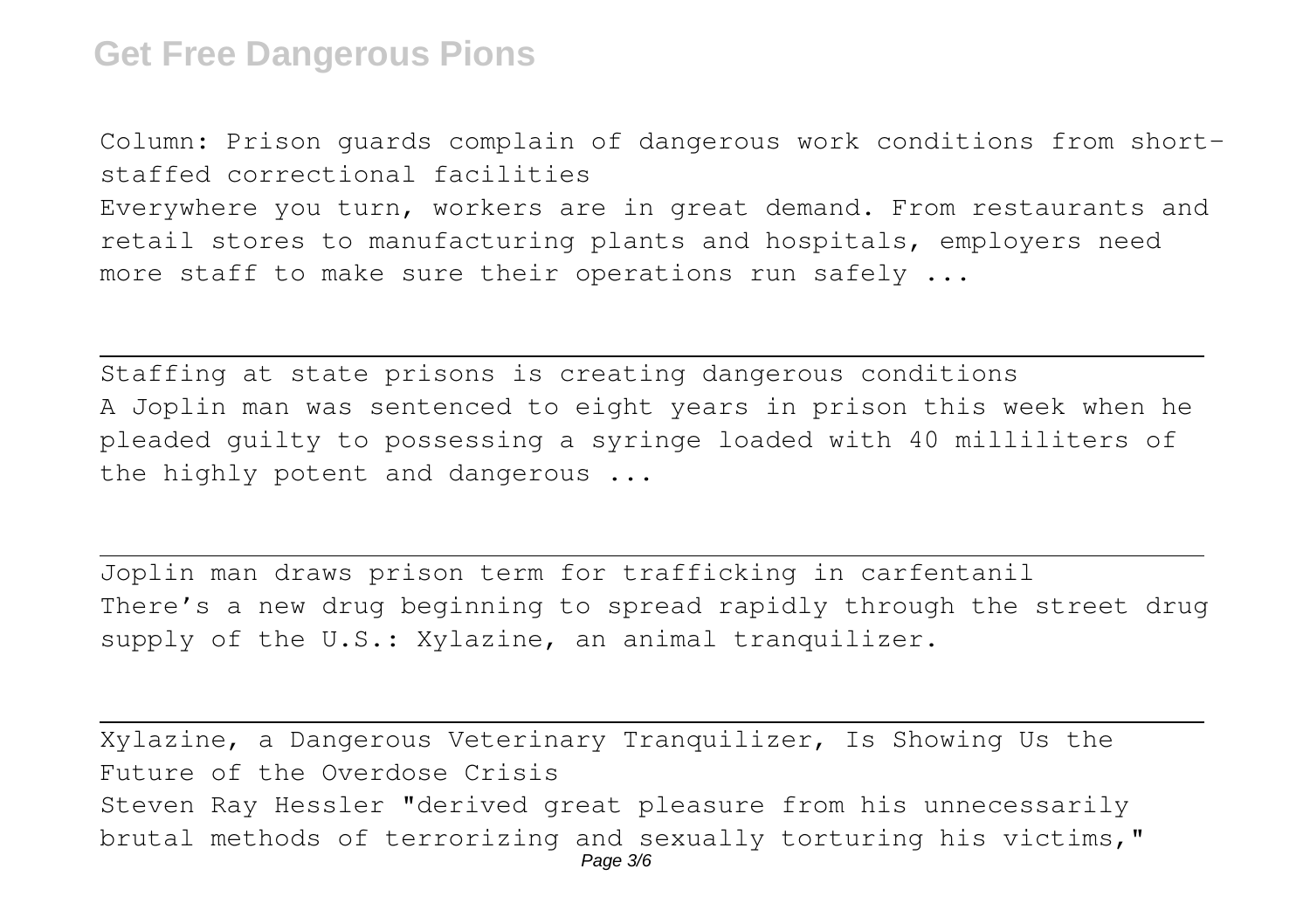prosecutors said.

A man was linked to a series of brutal sexual assaults in the 1980s by DNA on a utility bill. He was just sentenced to 650 years in prison. The Bethalto Police Department is warning residents of a new dangerous TikTok challenge. The challenge is called "SplatRball" or Orbeez Challenge." Police ...

63-year-old victim of dangerous TikTok challenge in Bethalto An Indiana man was sentenced to 650 years in prison after DNA collected from a utility bill identified him as the rapist behind a number of sexual assaults carried out more than 30 years ago. Steven ...

'Sadistic' Indiana Man Gets To 650 Years In Prison For Series Of Cold Case Rapes In 1980s A Raleigh man was sentenced to 56 years in prison for shooting his former girlfriend in the head. Deuterondus Anderson was convicted in Criminal Court to 40 years for attempted first-degree murder, 10 ... Page 4/6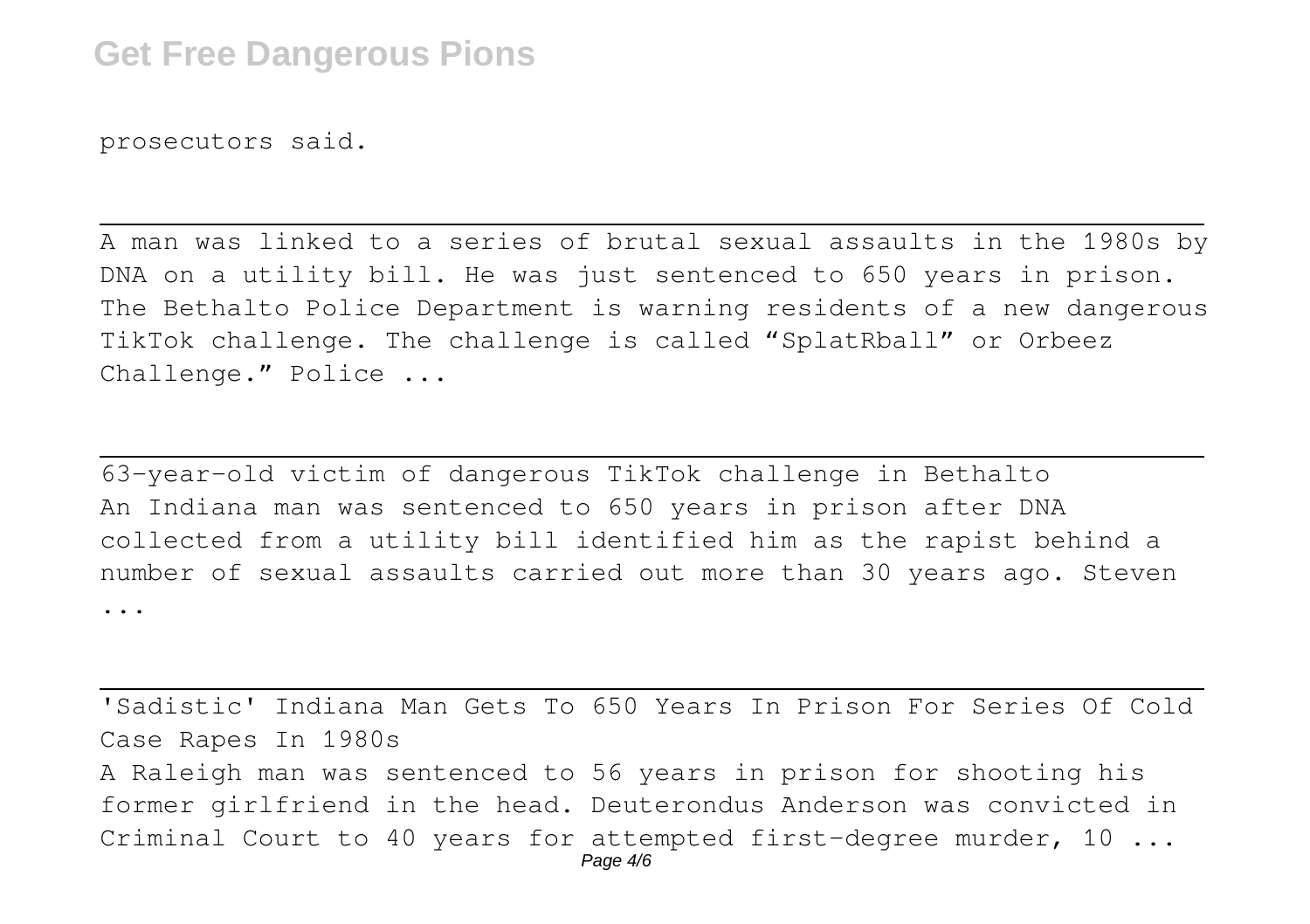Man sentenced to decades in prison after shooting ex-girlfriend in the face, DA says The FBI caught up with Paul Colbath months after what lawyers in the case said was a mob that attacked the U.S. Capitol seeking to overturn the 2020 election.

Fort Mill, SC man who was part of Jan. 6 Capitol mob sentenced. But he won't go to prison The FBI caught up with Paul Colbath months after what lawyers in the case said was a mob that attacked the U.S. Capitol seeking to overturn the 2020 election.

No prison for Fort Mill SC man, 65, at Jan. 6 Capitol riot | Charlotte Observer

A former Erie County corrections officer has pleaded guilty to providing dangerous contraband to an inmate. The Erie County District Attorney's Office announced Jason C. Stachowski, 48 of Buffalo, ...